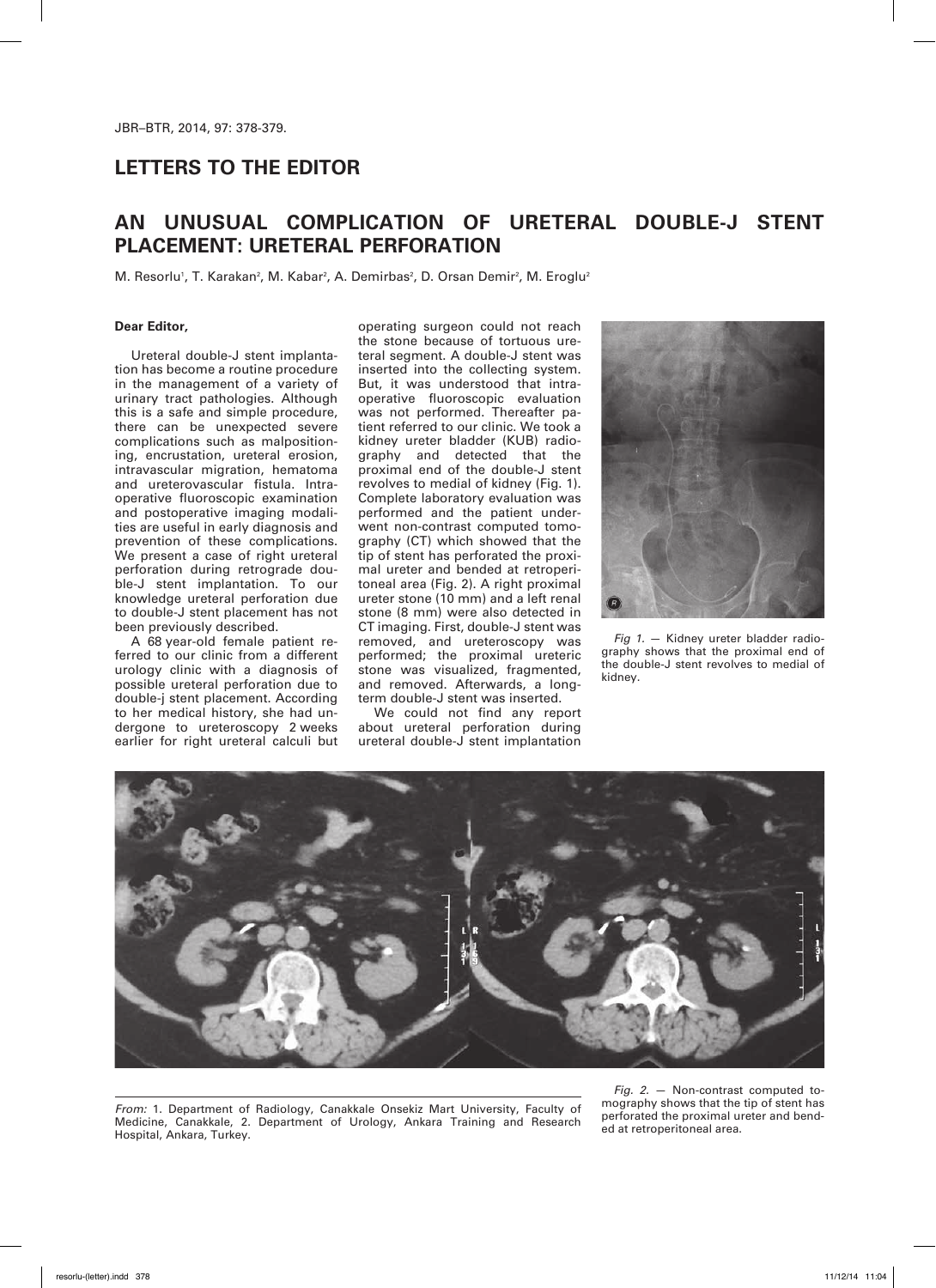in the literature. Although ureteral stenting is a safe and simple procedure, there can be unexpected severe complications such as malpositioning, encrustation, ureteral erosion, intravascular migration, hematoma and ureterovascular fistula (1-4). Intraoperative fluoroscopic control and postoperative imaging modalities are useful in early diagnosis and prevention of these complications. If the patient has atypical symptoms such as gross hematuria, severe pain or renal colic after double J placement stent insterion; patient should be checked via radiologic modalities. A postoperative KUB will show an abnormal lie of the stent and CT imaging will confirm the diagnosis (4).

#### **References**

- 1. Hastaoglu I.O., Tokoza H., Kavlak E., et al.: Double J ureteral stent displaced through the right ventricle. *Interact Cardiovasc Thorac Surg*, 2014, 18: 853-854.
- 2. Dundar M., Caliskan T., Kocak I.:<br>Unexpected complication: renal complication: parenchymal perforation with double-J ureteral stent. *Urol Res*, 2008, 36: 279-281.
- Kim T.N., Lee C.H., Kong D.H., et al.: Misplacement or migration? Extremely rare case of cardiac migration of a ureteral J stent. *Korean J Urol*, 2014, 55: 360-362.<br>Sabnis R.B..
- 4. Sabnis R.B., Ganpule A.P., Ganpule S.A.: Migration of double J stent into the inferior vena cava and the right atrium. *Indian J Urol*, 2013, 29: 353-354.

JBR–BTR, 2014, 97: 379-380.

# **Misplacement of ephrostomy Tube into the Inferior Vena Cava After Percutaneous Nephrolithotomy**

M. Resorlu<sup>1</sup>, E. Ozyuvali<sup>2</sup>, S. Sarikaya<sup>2</sup>, M. Yordam<sup>2</sup>, O.F. Bozkurt<sup>2</sup>

#### **Dear Editor,**

The last step of percutaneous nephrolithotomy (PNL) procedure is the placement of nephrostomy tube to provide hemostasis, maintain adequate urine drainage and avoid urine extravasation. However some major complications can be associated with this step in a small proportion of patients. In this study, we report a case of a misplaced nephro-

stomy tube, through the right renal vein, extending into the inferior vena cava, after PNL operation.

A 56-year-old male patient who had a non-functioning left kidney and upper pole stone in the right kidney, underwent percutaneous nephrolithotomy (PNL) for treatment of renal stone. Percutaneous access to the collecting system was achieved using Amplatz dilators and tract was dilated up to 28 Fr. However

an intense bleeding occurred and it led to termination of procedure. A nephrostomy tube was inserted and then clamped. Patient was hemodynamically stable but when the nephrostomy tube was tried to open, intense bleeding was observed again. A non-contrast computed tomography performed 24 hours later showed that nephrostomy tube in the right renal vein and up the inferior vena cava (Fig. 1). Patient



*Fig. 1.* — Non-contrast computed tomography showing the nephrostomy tube in the right renal vein (A) and up the inferior vena cava (B).

*From:* 1. Department of Radiology, Canakkale Onsekiz Mart University, Faculty of Medicine, Canakkale, 2. Department of Urology, Kecioren Training and Research Hospital, Ankara, Turkey.